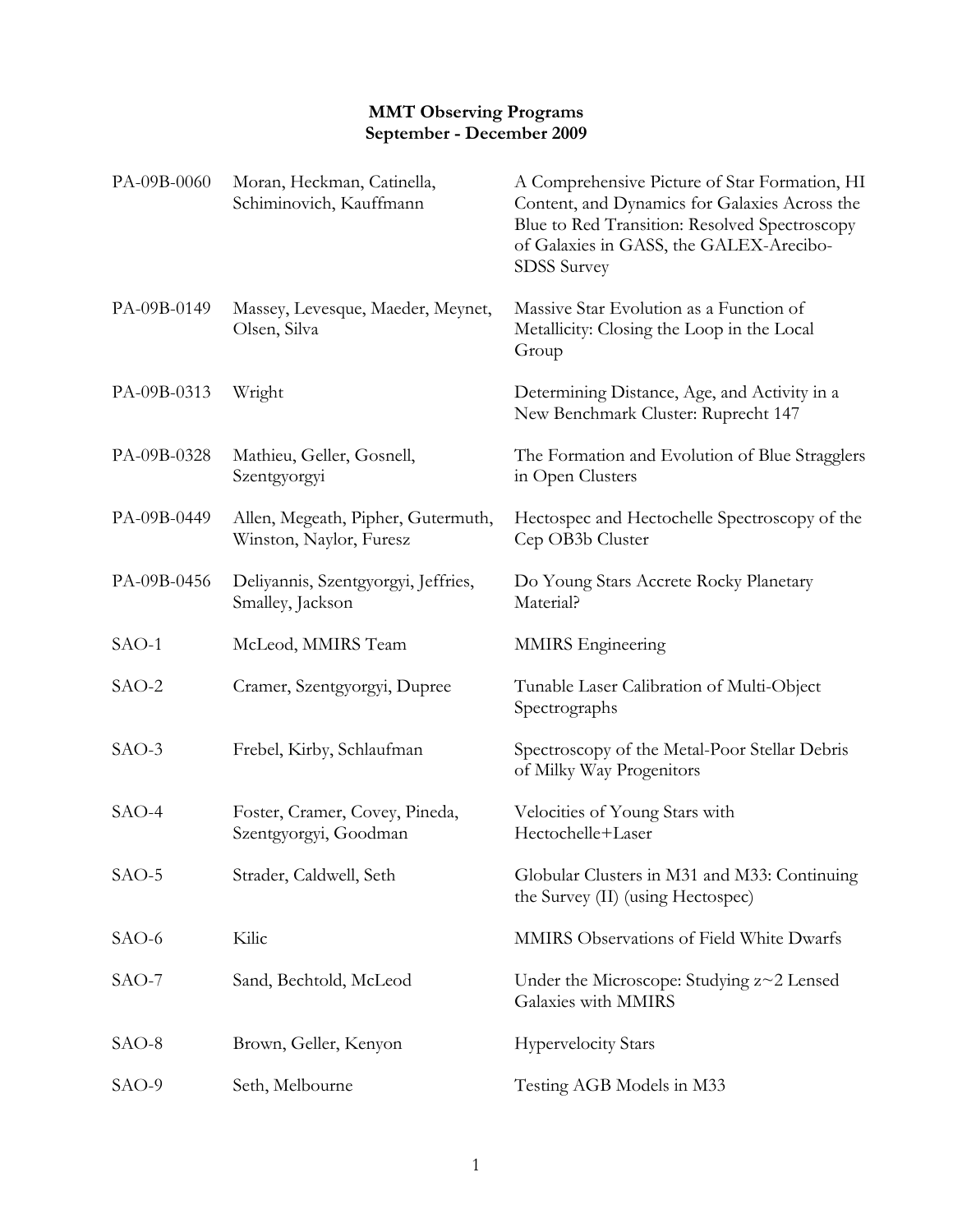| $SAO-10$ | Dupree, McCarthy, Kulesa                                                         | Imaging and J-Band Spectroscopy with ARIES                                                                         |
|----------|----------------------------------------------------------------------------------|--------------------------------------------------------------------------------------------------------------------|
| $SAO-11$ | Berger, Stubbs, Soderberg, Foley,<br>Rest, Sand, Narayan, Chornock               | Exotic Explosions and Eruptions: New<br>Transient Phase-Space with Pan-STARRS<br>(using Hectospec)                 |
| $SAO-12$ | Ashby, McLeod, Hora, Smith,<br>Fazio, Surace, Krick                              | Spectroscopic Redshifts for IR-Variable<br>Galaxies in the IRAC-CF                                                 |
| $SAO-13$ | Meibom, Barnes, Mathieu,<br>Hartman, Holman                                      | The Connection Between Binarity, Circumstellar<br>Disks, and Stellar Rotation                                      |
| $SAO-14$ | Geller, Westra, Kurtz, Fabricant,<br>Dell'Antonio, Ramella                       | Mergers, Diffuse Light, and Luminous Cluster<br>Galaxies                                                           |
| $SAO-15$ | Soderberg, Chevalier, Fransson,<br>Chandr, Chugai, Fox                           | Revealing Dust Formation in Naked<br>Supernovae with MMT                                                           |
| $SAO-16$ | Berger, Stubbs, Soderberg, Foley,<br>Rest, Sand, Narayan, Chornock               | Exotic Explosions and Eruptions: New<br>Transient Phase-Space with Pan-STARRS<br>(using Blue Channel Spectrograph) |
| $SAO-17$ | Strader, Caldwell, Seth                                                          | Globular Clusters in M31 and M33: Continuing<br>the Survey (I) (using Hectochelle)                                 |
| $SAO-18$ | Hickox, Murray, Jones, Forman,<br>Huang, Ashby, Willner                          | XDEEP2: Environment and Evolution of<br><b>AGN</b>                                                                 |
| $SAO-19$ | Kilic, Brown                                                                     | <b>Extremely Low Mass White Dwarfs</b>                                                                             |
| $SAO-20$ | Kirshner, Challis, Foley, Rest,<br>Narayan, Stubbs                               | Supernova Spectroscopy - MMT Blue Channel                                                                          |
| $SAO-21$ | Kirshner, Challis, Foley, Rest,<br>Narayan, Stubbs                               | Supernova Spectroscopy (using Hectospec)                                                                           |
| $SAO-22$ | Furesz, Hartmann, Tobin                                                          | Toward Constraints on the Pre-Main Sequence<br>Binary Fraction in Young Clusters                                   |
| $SAO-23$ | Sand, Zaritsky, Graham, Pritchet,<br>Hoekstra                                    | A Systematic Search for Supernovae in Galaxy<br>Clusters                                                           |
| $SAO-24$ | Stubbs, Kirshner, Garnavich,<br>Schmidt, Tucker, Challis,<br><b>ESSENCE Team</b> | Extending the ESSENCE Survey: Host<br>Galaxies of High-Redshifts Supernovae                                        |
| $SAO-25$ | Strader, Chomiuk, Sigurdsson                                                     | A Supernova Remnant in a Globular Cluster?                                                                         |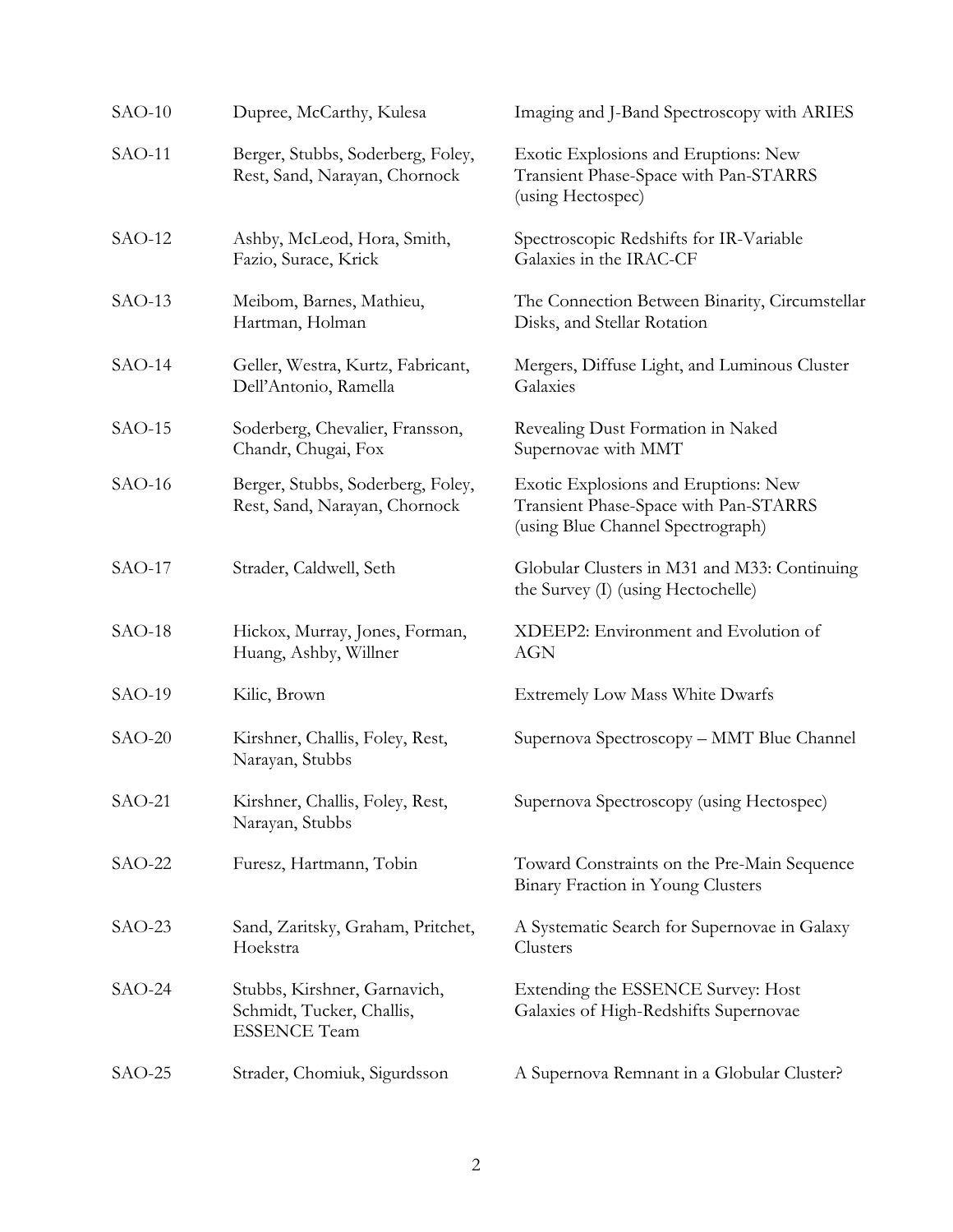| $SAO-26$ | Koenig, Hora, Allen, Smith, Keto                                                           | Young AB Star Disks in Cygnus X with<br>Hectospec                                                                      |
|----------|--------------------------------------------------------------------------------------------|------------------------------------------------------------------------------------------------------------------------|
| $SAO-27$ | Hora, Stencel, Hart                                                                        | MIRAC3 Confirmation of the Cold Disk in the<br>Extreme Binary Epsilon Aurigae                                          |
| $SAO-28$ | Wang, Cox, Neff, Szentgyorgyi                                                              | Mapping the Kinematics of a Giant Shell Near<br><b>NGC 3077</b>                                                        |
| $SAO-29$ | Meibom, Barnes, Furesz, Latham,<br>Szentgyorgyi                                            | Calibrating Stellar Rotation as an Astronomical<br>Clock                                                               |
| $SAO-30$ | Dupree, Cramer                                                                             | STellAr Characteristics in Clusters (STACC)                                                                            |
| $SAO-31$ | Huchra, Weekes                                                                             | 3C66A Redshift                                                                                                         |
| UAO-E10  | Eisner, Hinz, Codona, Kenworthy                                                            | Searching for Planets Around Young Stars<br>Using Non-Redundant Masking at the MMT                                     |
| UAO-E21  | Powell, Hart                                                                               | Next Generation Wavefront Controller for the<br>MMT NGS and LGS Adaptive Optics System                                 |
| UAO-E22  | Hinz, Stock                                                                                | Nulling Improvement and Characterization with<br>MIRAC4-BLINC                                                          |
| UAO-E23  | Bechtold                                                                                   | MAESTRO Engineering                                                                                                    |
| UAO-E24  | Hart, Ammons, Powell, Bendek,<br>McCarthy                                                  | Astrometric Characterization of GLAO at the<br>MMT and Commissioning of Tomography                                     |
| UAO-G25  | Humphreys, Marengo, Woodward,<br>Hinz, Hoffmann                                            | MMT/AO MIRAC Mid-IR Imaging of Evolved<br>Stars                                                                        |
| UAO-S1   | Dufour, Green, Fontaine, Bergeron,<br>Liebert                                              | High S/N Ratio Spectra for the Newly-<br>Discovered Carbon Atmosphere WD, Including<br>One to be Observed with HST/COS |
| UAO-S2   | Zaritsky, Sand, Sivanandam,<br>Herbert-Fort, Just, Graham, Bildfell,<br>Pritchet, Hoekstra | A Systematic Search for Supernovae in Galaxy<br>Clusters                                                               |
| UAO-S4   | Jiang, Fan                                                                                 | Identifying Faint $\approx 6$ Quasars in the SDSS<br>Deep Stripe: Y and J-Band Photometry of i-<br>Dropout Objects     |
| UAO-S5   | Kenworthy, Hinz                                                                            | Looking for Extrasolar Planets at the Ice Line                                                                         |